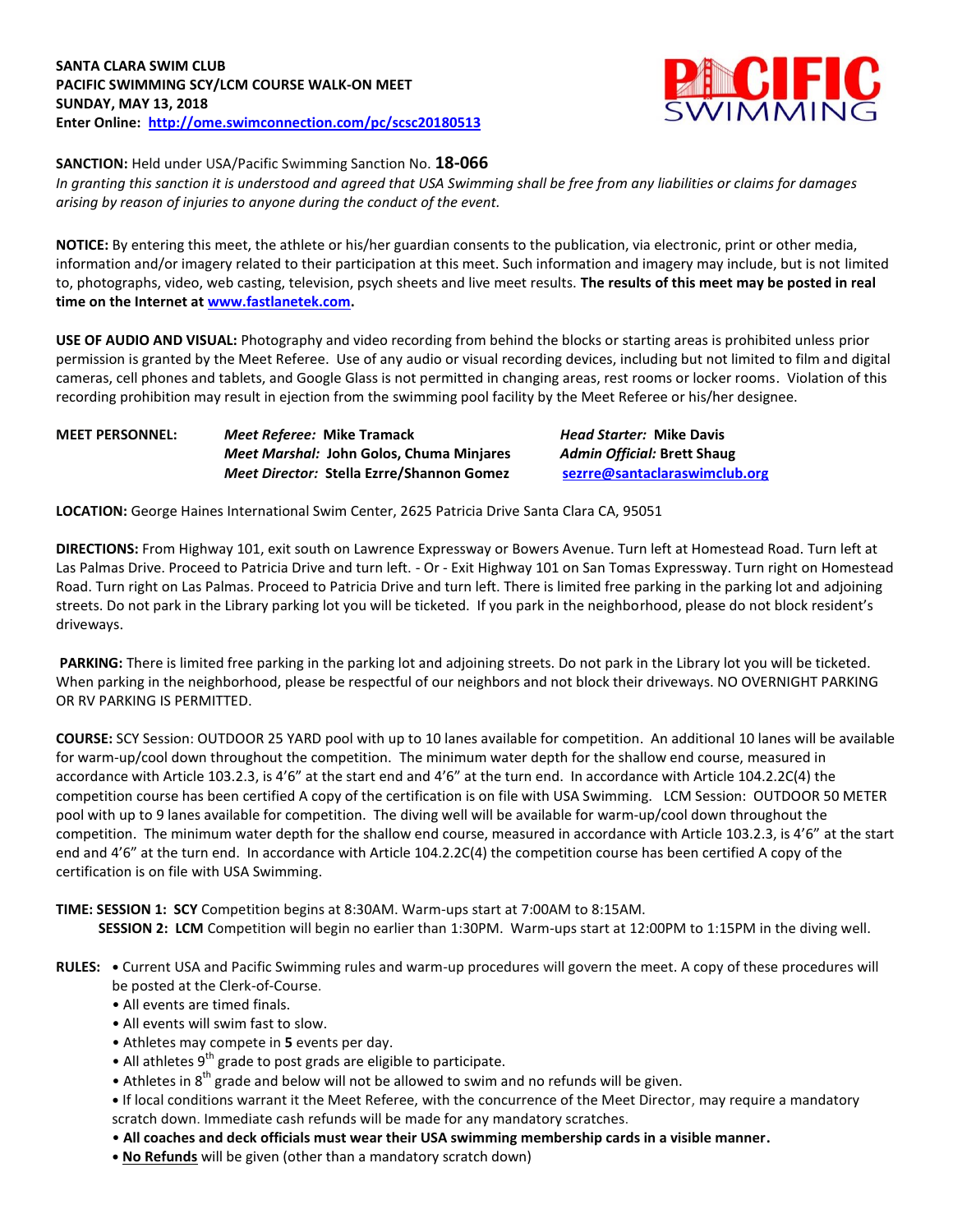**ATTENTION HIGH SCHOOL ATHLETES:** If you are a California (CIF) high school athlete in season, you need to be Unattached from this meet. It is the athlete's responsibility to be Unattached from this meet. You can un-attach at the meet if necessary. This does not apply to California or Nevada athletes swimming under the rules of the Nevada Interscholastic Activities Association (NIAA).

**UNACCOMPANIED ATHLETES:** Any USA-S athlete-member competing at the meet must be accompanied by a USA Swimming member-coach for the purposes of athlete supervision during warm-up, competition and warm-down. If a coach-member of the athlete's USA-S Club does not attend the meet to serve in said supervisory capacity, it is the responsibility of the athlete or the athlete's legal guardian to arrange for supervision by a USA-S member-coach. The Meet Director or Meet Referee may assist the athlete in making arrangements for such supervision; however, it is recommended that such arrangements be made in advance of the meet by the athlete's USA-S Club Member-Coach.

**RACING STARTS:** Athletes must be certified by a USA-S member-coach as being proficient in performing a racing start, or must start the race in the water. It is the responsibility of the athlete or the athlete's legal guardian to ensure compliance with this requirement.

**RESTRICTIONS:** • Smoking and the use of other tobacco products is prohibited on the pool deck, in the locker

rooms, in spectator seating, on standing areas and in all areas used by swimmers, during the meet and during warm-up periods.

- Sale and use of alcoholic beverages is prohibited in all areas of the meet venue.
- No glass containers are allowed in the meet venue.
- No propane heater is permitted except for snack bar/meet operations.
- No tents, EZ-Ups or chairs allowed inside or outside venue (except coaches in their designated area provided).
- Changing into or out of swimsuits other than in locker rooms or other designated areas is prohibited.

• Destructive devices, to include but not limited to, explosive devices and equipment, firearms (open or concealed), blades, knives, mace, stun guns and blunt objects are strictly prohibited in the swimming facility and its surrounding areas. If observed, the Meet Referee or his/her designee may ask that these devices be stored safely away from the public or removed from the facility. Noncompliance may result in the reporting to law enforcement authorities and ejection from the facility. Law enforcement officers (LEO) are exempt per applicable laws.

• Operation of a drone, or any other flying apparatus, is prohibited over the venue (pools, athlete/coach areas, spectator areas and open ceiling locker rooms) any time athletes, coaches, officials and/or spectators are present.

• No pets or animals allowed in the venue except for service animals.

**ELIGIBILITY:** • Athletes must be current members of USA-S and enter their name and registration number on the meet entry card as they are shown on their Registration Card. If this is not done, it may be difficult to match the athlete with the registration and times database. The meet host will check all athlete registrations against the SWIMS database and if not found to be registered, the Meet Director shall accept the registration at the meet (a \$10 surcharge will be added to the regular registration fee). Duplicate registrations will be refunded by mail.

• This Walk-on meet is a post high school champs shave and taper meet; therefore, the meet is restricted to athletes who are in ninth grade and older. USA Swimming cards and Student Body cards may be checked.

• Entries with **"NO TIME" will be** accepted.

• Disabled athletes are welcome to attend this meet and should contact the Meet Director or Meet Referee regarding and special accommodations on entry times and seeding per Pacific Swimming policy.

## **ENTRY FEES: ONLINE** entry fees are \$5.50 per individual event.

**DECK ENTRIES** are \$10.00 per individual event. There is no participation fee for this meet. Make checks payable to Santa Clara Swim Club (SCSC).

**ENTRIES: SESSION 1:** In order to compete in session 1, athletes must either (1) enter online by 8:59pm Saturday, May 12<sup>th</sup>, 2018 or (2) turn in their paper entries on the day of the meet (paper entries will be available at check in). The first two events will close at 7:30am on Sunday, and then the next two events will close every 20 minutes thereafter. Paper entries will be accepted until the event closes.

SESSION 2: In order to compete in session 2, athletes must either (1) enter online by 8:59pm Saturday, May 12<sup>th</sup>, 2018 or (2) turn in their paper entries on the day of the meet (paper entries will be available at check in). The first two events will close one hour before session 2 starts (TBD), and then the next two events will close every 20 minutes thereafter. Paper entries will be accepted until the event closes.

# **PAPER ENTRIES WILL ONLY BE ACCEPTED AS DECK ENTRIES. PLEASE DO NOT MAIL PAPER ENTRIES AS THEY WILL BE RETURNED.**